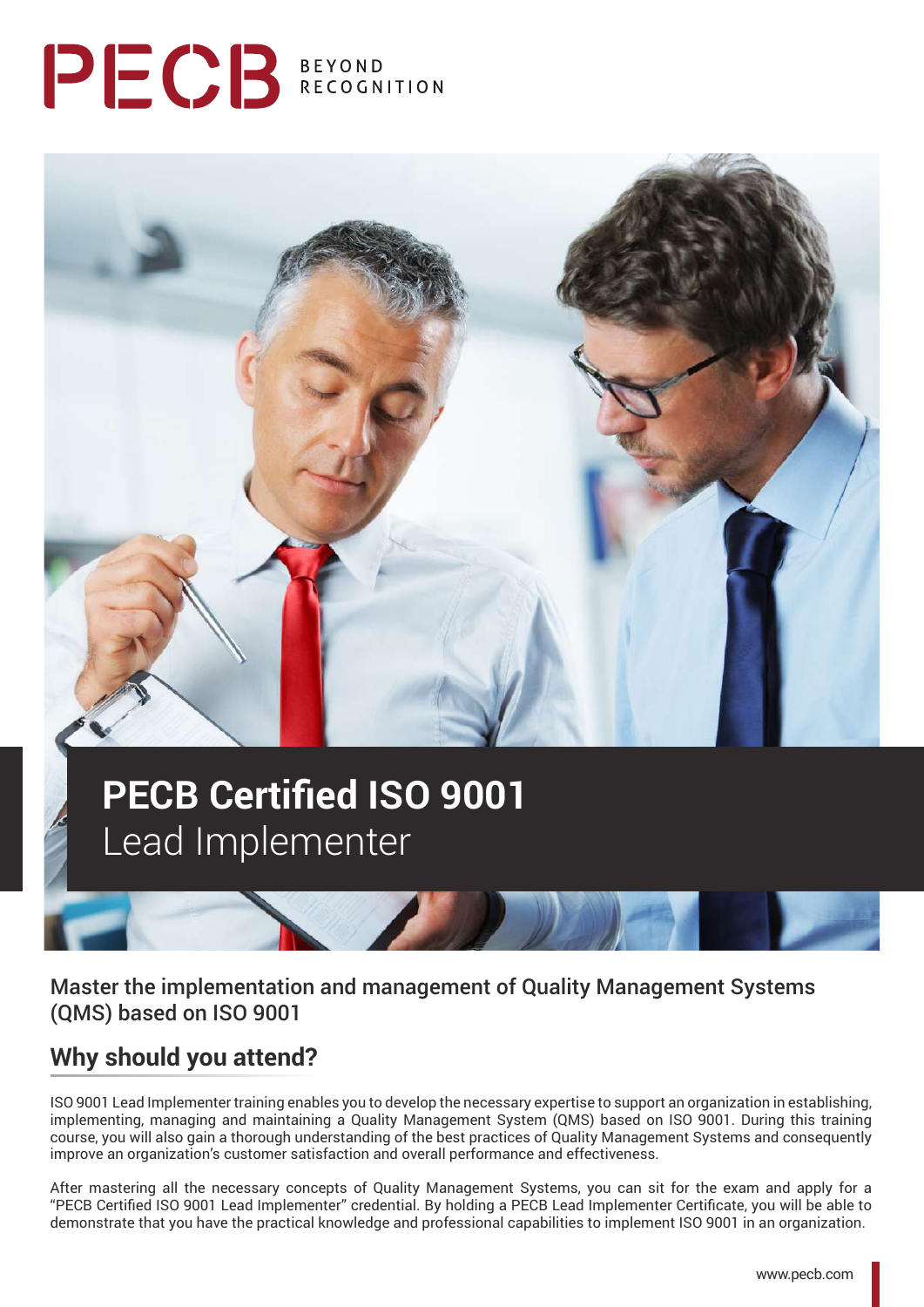

## **Who should attend?**

- $\blacktriangleright$  Managers or consultants involved in Quality Management
- $\triangleright$  Expert advisors seeking to master the implementation of a Quality Management System
- $\geq$  Individuals responsible for maintaining conformance with QMS requirements
- $\geq$  OMS team members

## **Course agenda** Duration: 5 days

## **Day 1** Introduction to ISO 9001 and initiation of a QMS

- $\triangleright$  Course objectives and structure
- $\blacktriangleright$  Standards and regulatory frameworks
- $\triangleright$  Quality Management Systems (QMS)

### **Day 2** Plan the implementation of a QMS

- $\blacktriangleright$  Leadership and commitment
- $\triangleright$  QMS scope
- $\triangleright$  QMS policies

#### **Day 3** Implementation of a QMS

- $\triangleright$  Resource management
- $\blacktriangleright$  Awareness and communication
- $\blacktriangleright$  Documentation management
- $\triangleright$  Initiating the implementation of a QMS
- $\blacktriangleright$  Understanding the organization and clarifying the quality objectives
- $\triangleright$  Roles, responsibilities and authorities
- $\triangleright$  Risk assessment
- $\triangleright$  Quality objectives and planning of changes
- $\triangleright$  Operational control
- $\triangleright$  Product requirements, design and purchasing process
- $\triangleright$  Production and service provision

#### **Day 4** QMS monitoring, measurement, continuous improvement and preparation for a certification audit

- $\triangleright$  Monitoring, measurement, analysis and evaluation  $\triangleright$
- $\triangleright$  Internal audit
- $\blacktriangleright$  Management review
- $\triangleright$  Treatment of non-conformities
- Continual improvement
- $\triangleright$  Preparing for the certification audit
- $\triangleright$  Competence and evaluation of implementers
- $\triangleright$  Closing the training

#### **Day 5** Certification Exam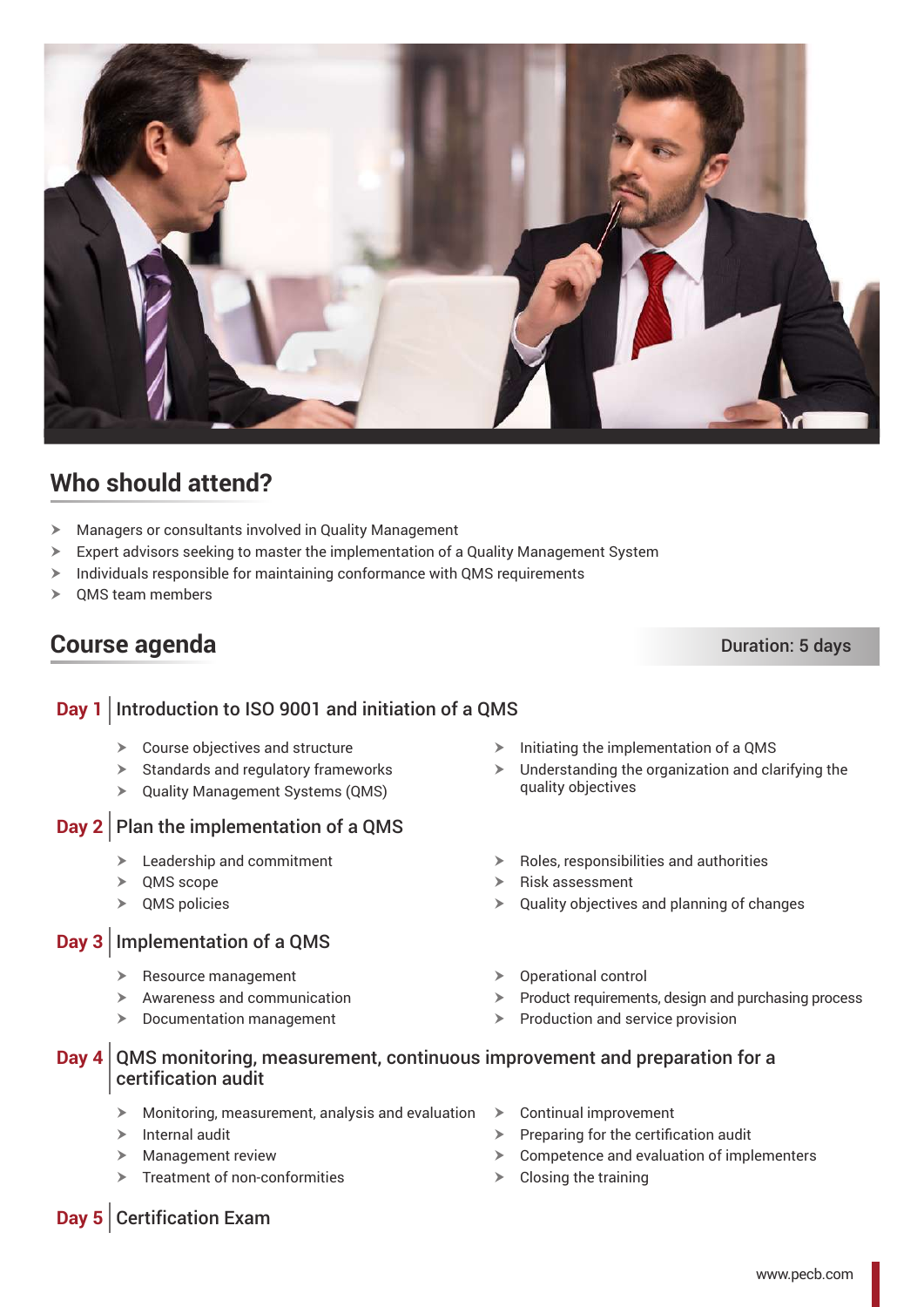

## **Learning objectives**

- $\triangleright$  Acknowledge the correlation between ISO 9001 and other standards and regulatory frameworks
- $\triangleright$  Master the concepts, approaches, methods and techniques used for the implementation and effective management of a QMS
- $\geq$  Learn how to interpret the ISO 9001 requirements in the specific context of an organization
- $\triangleright$  Learn how to support an organization to effectively plan, implement, manage, monitor and maintain a QMS
- $\triangleright$  Acquire the expertise to advise an organization in implementing Quality Management System best practices

## **Examination** Duration: 3 hours

The "PECB Certified ISO 9001 Lead Implementer" exam fully meets the requirements of the PECB Examination and Certification Programme (ECP). The exam covers the following competency domains:

| <b>Domain 1</b> Fundamental principles and concepts of a Quality Management System (QMS) |
|------------------------------------------------------------------------------------------|
| Domain 2 Quality Management System (QMS)                                                 |
| <b>Domain 3</b> Planning a QMS implementation based on ISO 9001                          |
| Domain 4   Implementing a QMS based on ISO 9001                                          |
| Domain 5   Performance evaluation, monitoring and measurement of a QMS based on ISO 9001 |
| Domain 6   Continual improvement of a QMS based on ISO 9001                              |
| <b>Domain 7</b> Preparing for a QMS certification audit                                  |

For more information about exam details, please visit [Examination Rules and Policies.](https://pecb.com/en/examination-rules-and-policies)